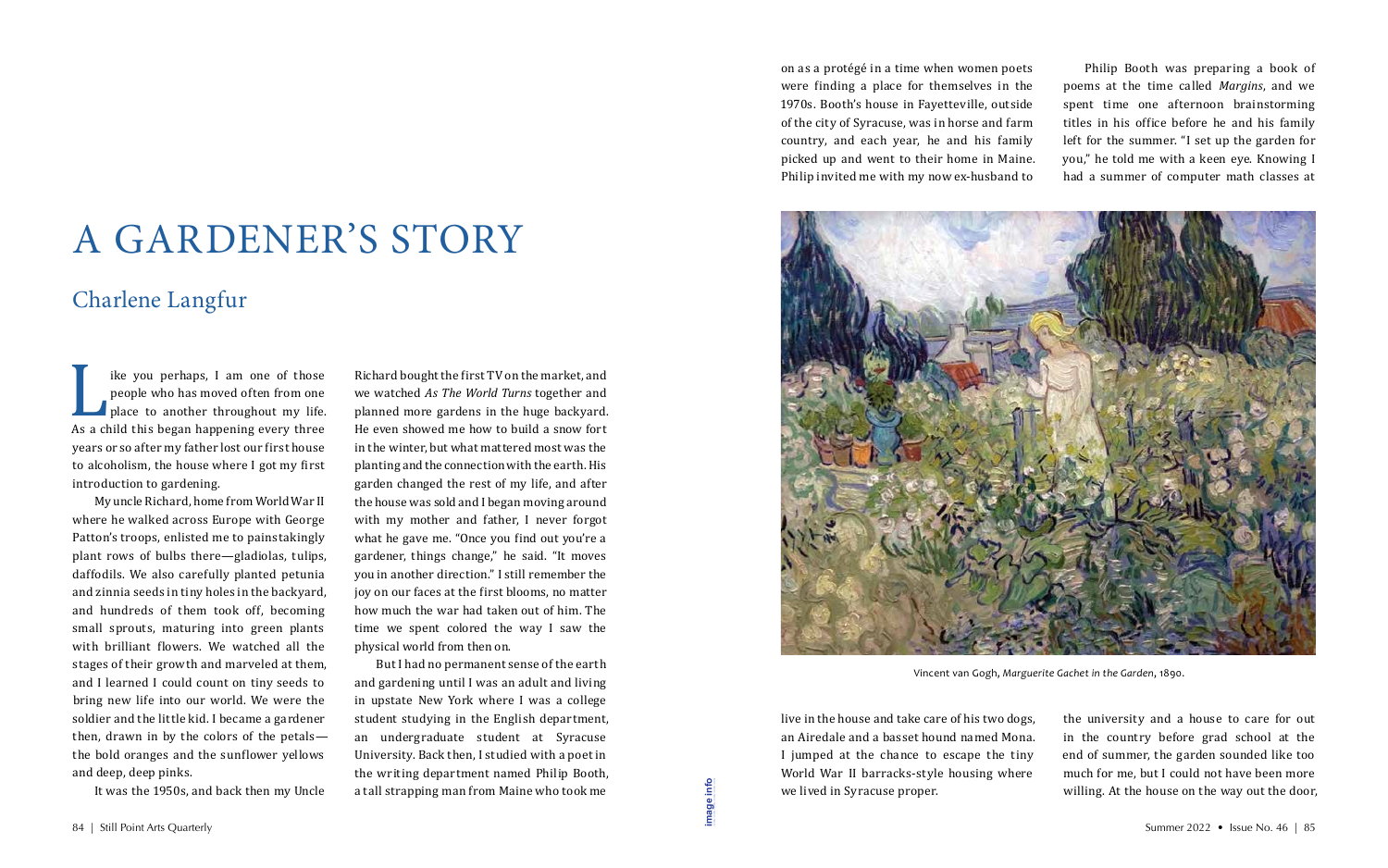he talked to me about the garden again. He had several rows already in the works, and he had kept the dirt there fertile over the years. The other rows, he told me, would take a little prep. Philip Booth was a protégé of poet Robert Frost at Amherst and a black-andwhite picture of the two of them in front of a garden was hanging over the desk where I did my work while I was there. It was certain inspiration for me at the time.

Within days the garden became part of my consciousness.

Booth had carved out a rectangle on the lee side of his ranch house, and he had raked out the leaves he threw in as fertilizer during

the previous October. The leaves fed the soil. The garden was the first one of my own, and it came to me easily. I bought seed packets at ACE hardware store in the village on my trip there with Mona, Booth's ancient basset hound, who sat patiently in the back of my blue Volkswagen hatchback. I picked what to grow intuitively: peas (my favorite because of the tiny flowers and the tendrils), lettuce (a small Bibb variety), radishes (red ones), green beans, parsley, zucchini, green chard, sunflowers, and nasturtium. Ten packets in all. After stopping at the market, I squeezed the groceries into the car with Mona in the back seat along with five small tomato plants.

Who knew so much would take hold from Philip's idea? You never know what will come from connections. Philip Booth passed away in 2007, but I think of him often as the 86 | Still Point Arts Quarterly Summer 2022 • Issue No. 46 | 87<br>
86 | Still Point Arts Quarterly Summer 2022 • Issue No. 46 | 87<br>
86 | Still Point Arts Quarterly Summer 2022 • Issue No. 46 | 87

My grandmother had been a farmer in a small village outside of Prague in Bohemia. She moved her big family to the meadows of New Jersey in the late 1800s. My father had worked on the farm all through his boyhood. He was her thirteenth child, and he knew how to farm inside and out, but this was my first real experience. I had moved from house to house as a child growing up with no permanent land other than the place we lost when I was young; I did not know it would be so magical.

On the day I bought the seeds, I stared at the giant rectangle outside the house from the kitchen window. Mona and I finally went outside and walked around it, studying it as if learning while I did. It was dirt, black loose dirt fertilized over the winter with Philip's chopped up leaves. I made five rows and planted each seed as if it was a religious event of some kind, and maybe it was. I planted the tomato plants at the end of each row and placed bamboo poles next to each one. I found the poles in the garage and eased them into the dirt next to each tomato plant so as not to disturb any of the tiny plant's roots.

It all seemed simple once I was done, but for me it was a great mystical act and gave me a serious connection with the earth. My first. Everything grew in the garden. I learned right away. The garden taught me about the earth, and it taught me I was responsible for taking care of the land and all of the life on it. It led me years later to become a practicing Buddhist, and it taught me to include environmental studies in my composition classes long before it was cool to do so.

man who connected me to the earth. What a difference it has made in my life. And how simple. The garden made me fall in love with what I already knew about the world around me. The flowers, herbs, the vegetables that grew in Fayetteville taught me how important they were, how perfect watching them grow in the light could be. How they glistened and took form and how they were free. I have been an organic gardener for many years, passing the idea of gardens on to students everywhere, whenever possible.

My stay at Booth's house marked the end of my marriage and the beginning of many rough times in my life, but it also changed the way I saw writing poetry and growing gardens, and it taught me that it was okay to take chances on something new at any age. Many hundreds of published poems later, I am still writing about gardens. There are also new blooms in each poem. If you haven't tried growing a garden, try it. It will change your

life.

After teaching college and running my father's business in Teterboro, New Jersey, after he became ill, I decided it was time to radically change my life. I wanted to include growing what I needed to live, whether in a garden or a small home farm. My family's experiences on my grandmother's farm were part of my thinking for many years, and my father's description of living on a farm always stuck with me.

"I picked strawberries for 5 cents an hour as a kid," he would tell me this so often that I could predict when he was about to say it. And I knew exactly how, as a young boy, he carried the hot bricks upstairs to wrap in the feather comforters to keep his family warm on cold winter nights on the Little Ferry Farm. That was for me the beginning of the

**[image info](http://www.shantiarts.co/SPAQ/SPAQ46/files/SPAQ46_SUM22_DIGITAL_IMAGECREDITS.pdf)**



Vincent van Gogh, *Marguerite Gachet in the Garden*, 1890.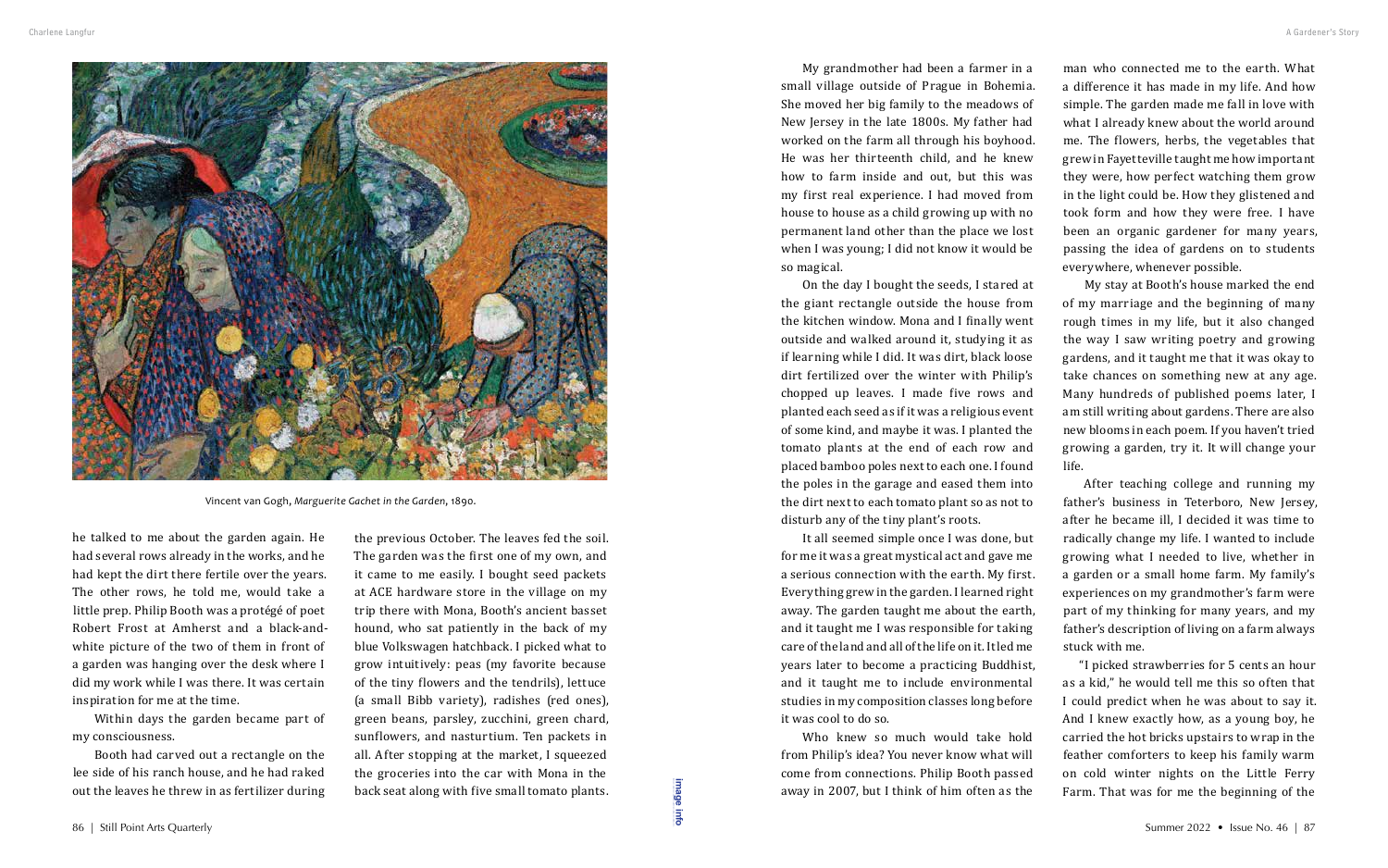historical blind—with my father living in two periods of history at the same time. Coupled with this was my firm belief that what happened in the past always paled before what was current progress was supposed to be linear.

When I was in high school, I received a scholarship to attend a private prep school in Massachusetts. My mother's boss at Kerr Concrete Pipe Company, where she worked in West Paterson, gave scholarships to young male engineering students to go to school, but her boss made a gender exception for me for me when my mother said she wanted to send me somewhere "more cultured." Northfield, a 100-plus-year-old school, espoused the philosophy that each girl be taught to do everything needed to self-sustain a life.

As time went on, my mother came to believe I was spending too much time washing dinner tins, picking apples, and sweeping up the cow stalls and not enough time on what she called cultured activities, not to mention more Algebra. But no amount of parental dissatisfaction ever changed Northfield's approach to education. The school clearly considered an appreciation for land to be as important as learning.

of the neighboring towns near the Hackensack River. In the photos I see clearly they look like farmers. They never wore formal clothes, no suits or ties. In the picture, I also see that my grandmother's hands were firm, nurturing, farmer's hands. My mother called them the farmers. "Don't be like the farmers," she'd sometimes say to me, especially on Sunday mornings when I sat near the sec-Vincent van Gogh, The Gardener, 1889.<br>
88 | Still Point Arts Quarterly Summer 2022 • Issue No. 46 | 89<br>
88 | Still Point Arts Quarterly Summer 2022 • Issue No. 46 | 89

This idea stayed with me as did my understanding of my grandparent's lives and their farm. My grandparents Josef Fuchs and Mary Nedvedova, traveled to the United States in

1898 from a small village outside



Prague, a renowned city in the then-country of Bohemia (now it is the Czech Republic). They had always been farmers, so it made sense to move to the meadowlands in New Jersey, a rich stretch of land near the Hudson River across from the borough of Manhattan. They started a farm in the town of Little Ferry where the family raised vegetables and chickens on a good-sized piece of land with deep blackish soil until it was built over with apartment houses. But at the turn of the last century, the farm flourished with six other Czech farms and a Sokol Hall where my family still spoke Bohemian and went to school for academics and gymnastics. My grandmother gave birth to thirteen children, and she sold vegetables out of a horse-drawn wagon to residents

ond-floor window of the brick garden apartment house in Maywood and looked out at the rows of brick garages. My job was to peel the potatoes. Back then in 1958, I'd walk in the fields behind the apartments late in the day to where I thought I'd find the tall reeds. I waited for a sight of a red-winged blackbird, which at the time I believed had magical powers. I loved to collect the tall meadow



Vincent van Gogh, *The Gardener*, 1889.

Vincent van Gogh, *Daubigny's Garden*, 1890.